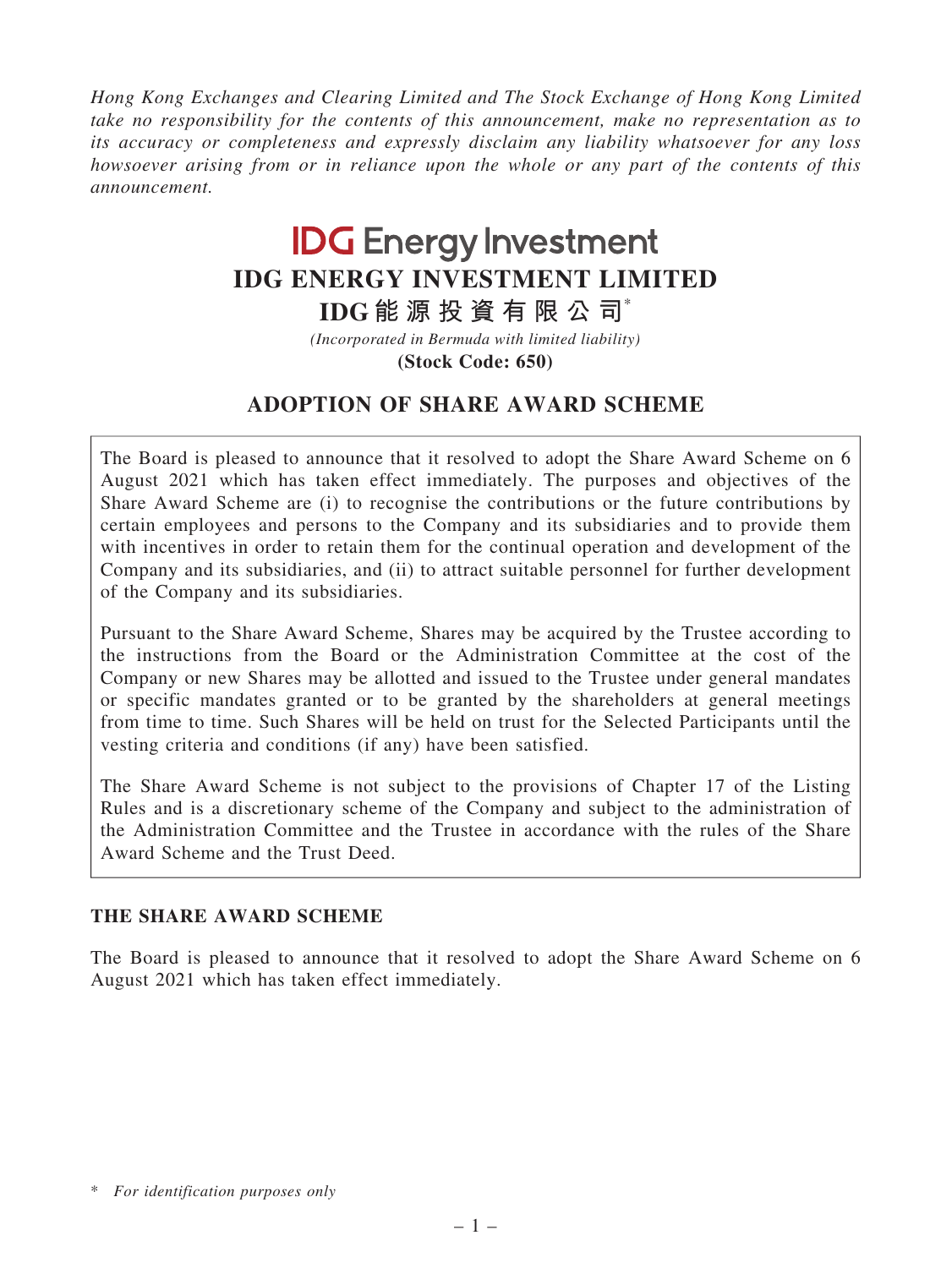The following is a summary of the principal terms and conditions of the Share Award Scheme:

# Purposes and objectives

The purposes and objectives of the Share Award Scheme are (i) to recognise the contributions or the future contributions by certain employees and persons to the Company and its subsidiaries and to provide them with incentives in order to retain them for the continual operation and development of the Company and its subsidiaries, and (ii) to attract suitable personnel for further development of the Company and its subsidiaries.

# Duration

Subject to any early termination as may be determined by the Board, the Share Award Scheme shall be valid and effective for a term of 10 years commencing on the Adoption Date.

#### Administration

The Share Award Scheme shall be subject to the administration of the Administration Committee and/or the Trustee in accordance with the rules of the Share Award Scheme and the terms of the Trust Deed (as the case may be).

#### Operation of the Share Award Scheme

The Board may, from time to time and at its sole and absolute discretion, select any Eligible Participant (other than any Excluded Participant) for participation in the Share Award Scheme, and the remuneration committee of the Company (subject to the approval of the Board) shall determine the number of the Awarded Shares to be granted to the Selected Participants. The Board is entitled to impose any conditions (including a period of continued service within the Company and its subsidiaries after the Grant Date) as it deems appropriate with respect to the entitlement of the Selected Participant to the Awarded Shares.

Each of the Board and remuneration committee of the Company may also delegate the abovementioned power to the Administration Committee regarding any Category A Eligible Participant who is not a director or an executive of the Company, any Category B Eligible Participant and any Category C Eligible Participant.

Where any Awarded Shares are proposed to be offered to a connected person of the Company (as defined under Chapter 14A of the Listing Rules), such offer of Awarded Shares has to be first approved by the independent non-executive Directors of the Company and the Company will comply with the applicable requirements of Chapter 14A of the Listing Rules in respect of such offer (including but not limited to the obtaining of independent shareholders' approval if necessary).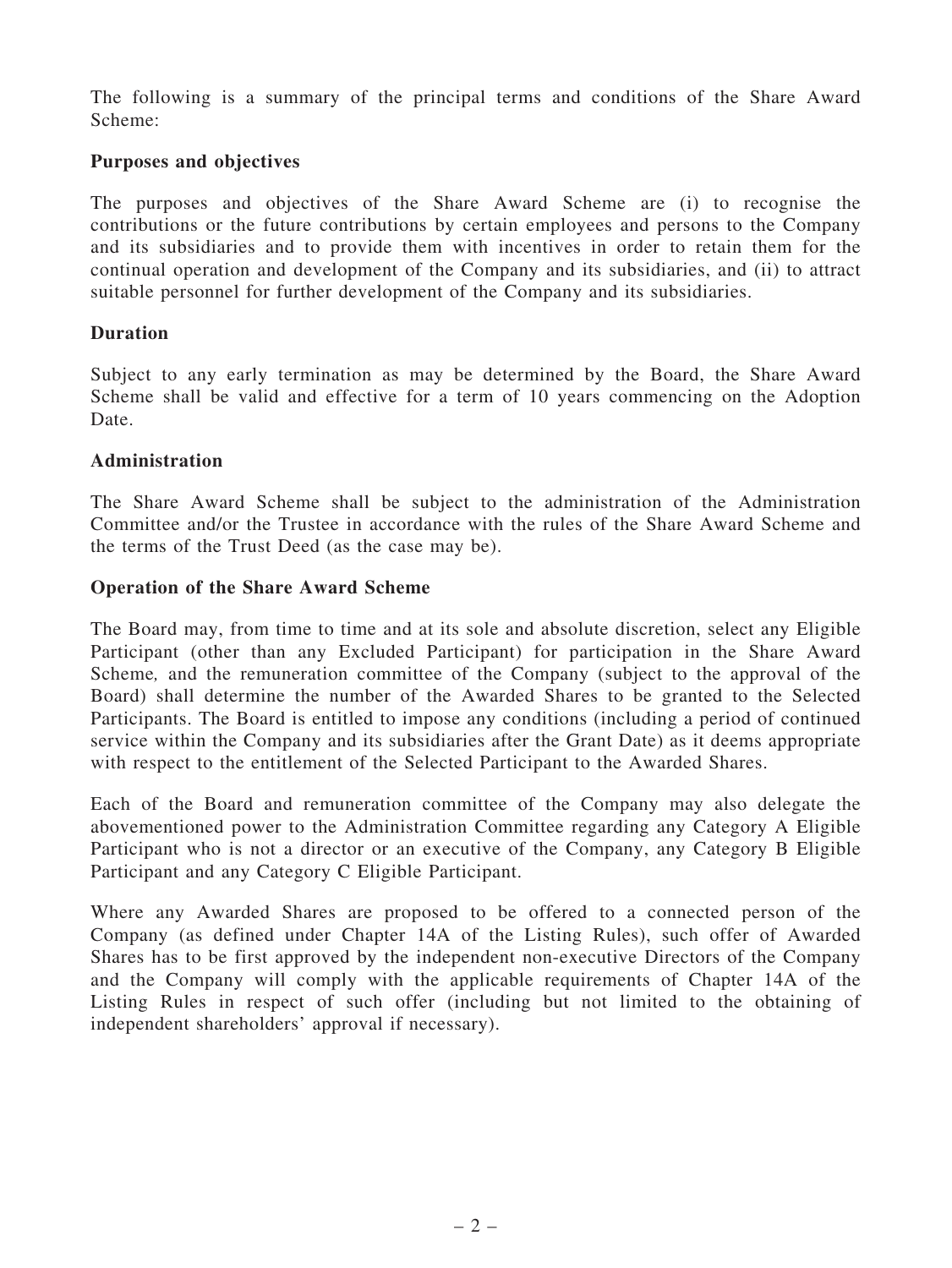# Purchase of Awarded Shares by the Trustee

As soon as practicable after the Reference Date, the Administration Committee shall cause the Reference Amount to be paid from the Company's resources to the Trustee to acquire the Awarded Shares and be held on trust for the relevant Selected Participant for the purchase of the Awarded Shares.

The Trustee shall, within 30 Business Days on which trading of the Shares has not been suspended (or such longer period as the Administration Committee may agree from time to time having regard to the circumstances of the purchase concerned) after receiving the Reference Amount, apply the Reference Amount towards the purchase of the Awarded Shares at the prevailing market price according to the instructions from the Board or the Administration Committee.

If the Reference Amount paid to the Trustee is not sufficient to purchase all the Awarded Shares at the prevailing market price, the Trustee shall acquire the maximum number of board lots of Shares and seek further funds from the Company until all the Awarded Shares are purchased or for an amendment of the number of Awarded Shares.

#### Issue of new Awarded Shares and General Mandate

In the event that the Awarded Shares are to be allotted and issued as new Shares under available General Mandate or a specific mandate granted by the shareholders of the Company, the Administration Committee shall, after having regard to the restrictions under the paragraph headed ''Restrictions'' below, cause an amount equal to the nominal value of the new Awarded Shares to be allotted and issued be transferred from the Company's resources as soon as practicable as subscription monies for the new Awarded Shares and cause to issue and allot the new Awarded Shares to the Trustee, which shall hold the new Awarded Shares on trust for the relevant Selected Participant.

The Company shall comply with the relevant Listing Rules when issuing the new Awarded Shares and application will be made to the Stock Exchange for the granting of the listing of, and permission to deal in the new Awarded Shares to be issued at the time of offering the Awarded Shares.

#### Restrictions

No instructions to acquire or dispose of Shares shall be given to the Trustee under the Share Award Scheme and no grant of any Award shall be made to any Eligible Participant where:

- (i) after an inside information event in relation to the securities of the Company has occurred or an inside information matter in relation to the securities of the Company has been the subject of a decision, until such inside information has been published in accordance with the Listing Rules;
- (ii) on any day on which the Company's financial results are published and: (a) during the period of 60 days immediately preceding the publication date of the Company's annual results or, if shorter, the period from the end of the relevant financial year up to the publication date of the results; (b) during the period of 30 days immediately preceding the publication date of the Company's quarterly results (if any) and half-year results or,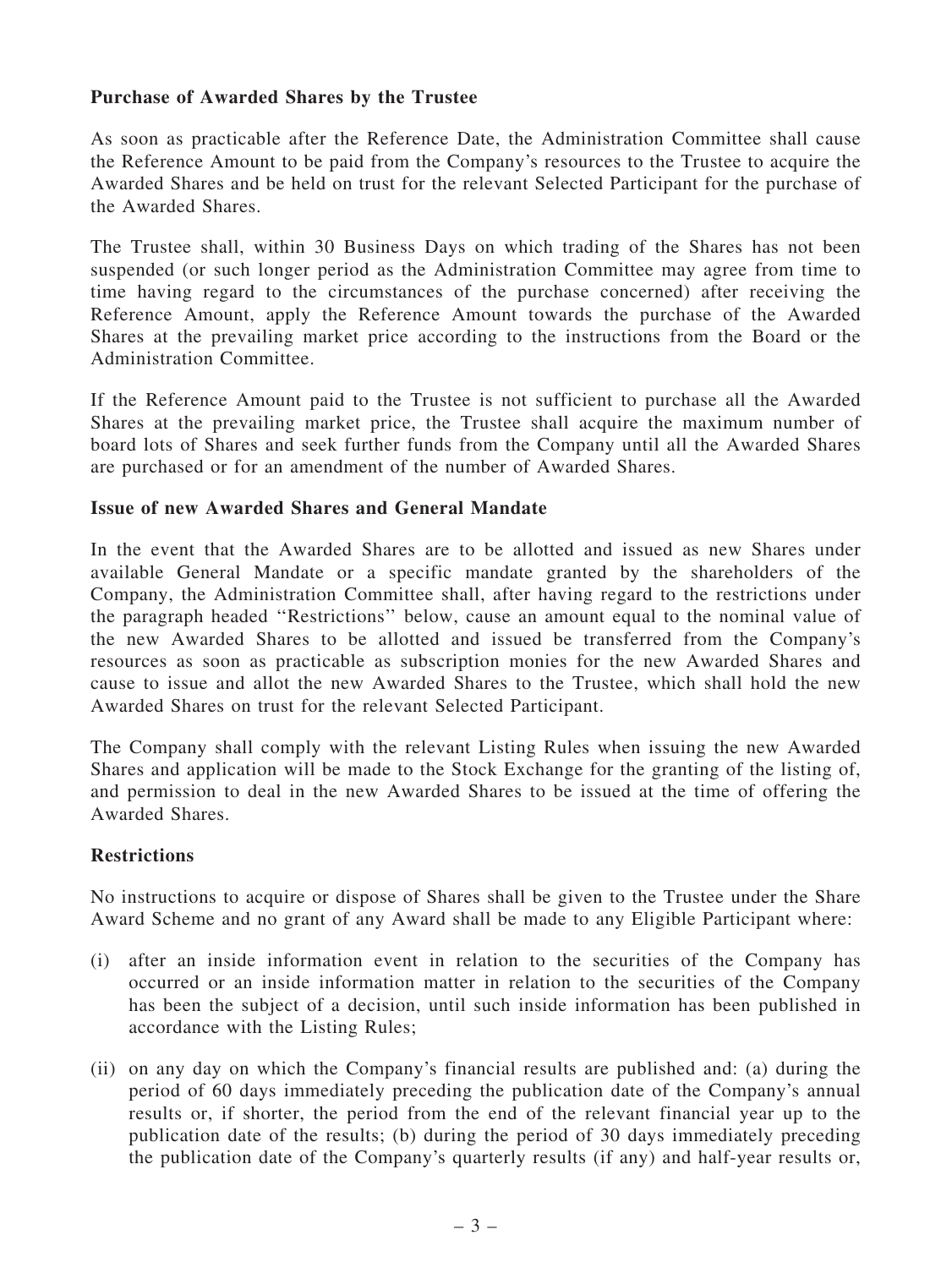if shorter, the period from the end of the relevant quarterly or half-year period up to the publication date of the results, unless there are circumstances of the Company that fall within the exceptions under the Listing Rules;

- (iii) during the period of 30 days after any purchase by the Company of the Shares, whether on the Stock Exchange or otherwise, unless there are circumstances of the Company that fall within the exceptions under the Listing Rules;
- (iv) in any circumstances which are prohibited under the Listing Rules or the Securities and Futures Ordinance (Chapter 571 of the Laws of Hong Kong) or where the requisite approval from any applicable regulatory authorities has not been granted; or
- (v) where grant of any Award will constitute an offer for the purpose of the definition of ''prospectus'' in Section 2(1) of the Companies (WUMP) Ordinance.

#### Vesting and lapse

Any Awarded Shares and Related Income held by the Trustee under the Trust and which are referable to a Selected Participant shall vest in that Selected Participant in accordance with the timetable and conditions as imposed by the Board at the time of making the Award, provided that the Selected Participant remains at all times after the Grant Date and on the relevant Vesting Date(s) an Eligible Participant of the Company and its subsidiaries.

In respect of a Selected Participant being a Category A Eligible Participant who dies or retires at his normal retirement date as agreed between him and the Company or its subsidiaries, or earlier by agreement with the Company and its subsidiaries at any time prior to a Vesting Date, all the Awarded Shares and the Related Income of a Selected Participant shall be deemed to be vested on the date immediately prior to his death or retirement at his normal retirement date or earlier by agreement with the Company and its subsidiaries.

In the event (i) a Selected Participant is, prior to the relevant Vesting Date, found to have ceased to be an Eligible Participant, or (ii) the subsidiary by which a Selected Participant is employed ceases to be a subsidiary of the Company, or (iii) an order for the winding-up of the Company is made or a resolution is passed for the voluntary winding-up of the Company, all Awards not already vested shall automatically lapse forthwith and all the Awarded Shares underlying such Awards shall not vest on the relevant Vesting Date but shall become Returned Shares for the purposes of the Share Award Scheme.

In the event (i) a Selected Participant is found to be an Excluded Participant subsequent to a grant of an Award by the Board or the Administration Committee but prior to the relevant Vesting Date, or (ii) a Selected Participant fails to return duly executed transfer documents prescribed by the Trustee for the relevant Awarded Shares within the stipulated period, the relevant part of an Award made to such Selected Participant shall automatically lapse forthwith and the relevant Awarded Shares shall not vest on the relevant Vesting Date but shall become Returned Shares for the purposes of the Share Award Scheme, provided always that in each case the Board or the Administrative Committee in their respective absolute discretion may decide that such Award or any part thereof shall not so lapse subject to such conditions or limitations as the Board or the Administrative Committee may in their respective absolute discretion decide.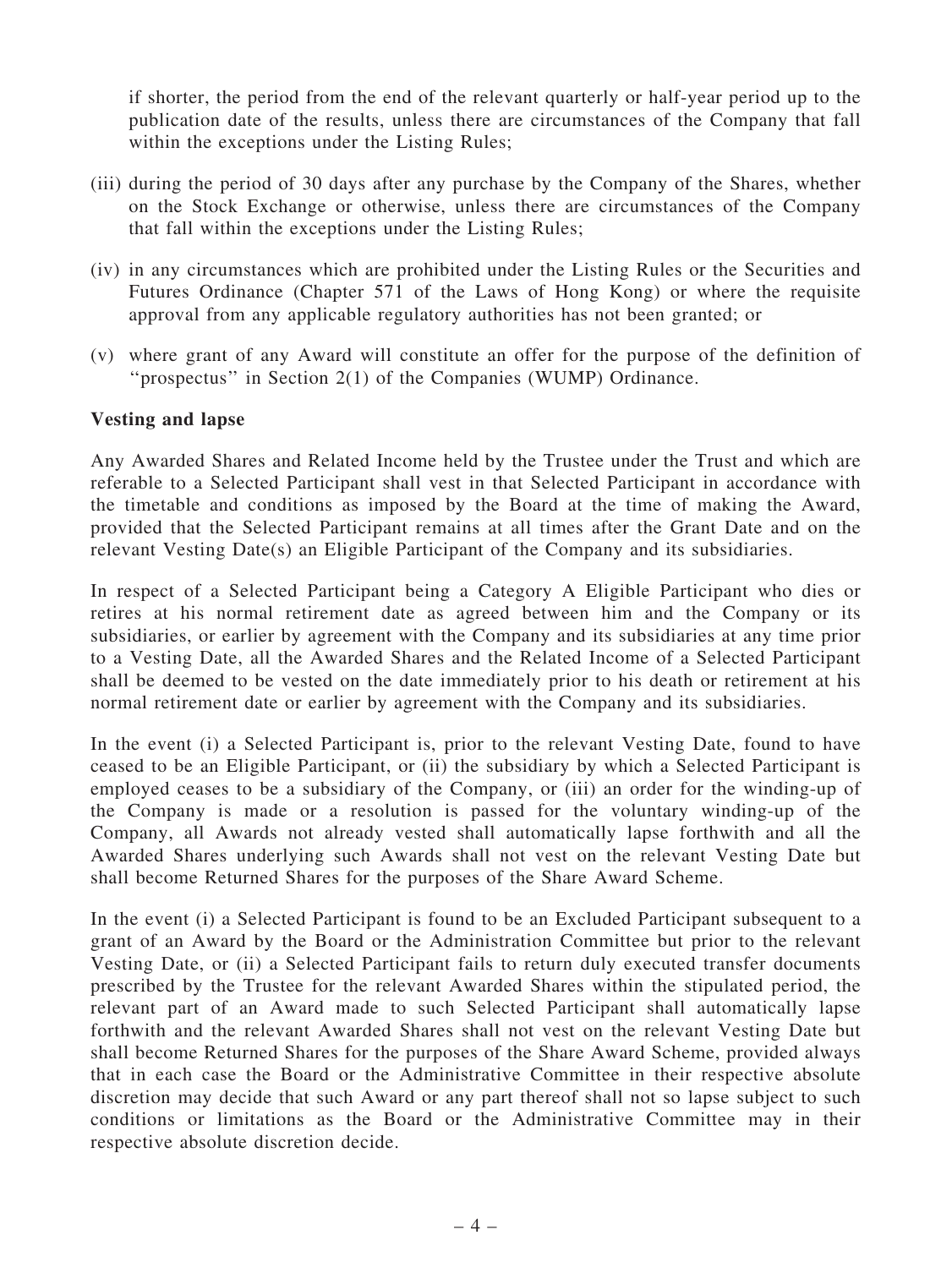A Selected Participant shall be ceased to be an Eligible Participant in the following circumstances:

- (a) being a Category A Eligible Participant, by reason of voluntary resignation or dismissal, or upon expiration of his term of directorship (unless immediately renewed upon expiration), or by termination of his employment or service in accordance with the termination provisions of his contract of employment or service by the Company and its subsidiaries otherwise than by reason of redundancy; or
- (b) on the grounds that he has become bankrupt or has become insolvent or has made arrangements or composition with his creditors generally or has committed any serious misconduct or has been convicted of any criminal offence (other than an offence which in the opinion of the Administration Committee does not bring the Selected Participant or the Company and its subsidiaries or the relevant controlling shareholder into disrepute); or
- (c) being a Category B Eligible Participant, by reason that such Selected Participant ceases to be a holder of any securities issued by the relevant member of the Company and its subsidiaries; or
- (d) being a Category C Eligible Participant, in the absolute determination and discretion of the Administration Committee, by reason that he has committed or has likely committed any breach of contract entered into between such Eligible Participant and the relevant member of the Company and its subsidiaries; or
- (e) if in the absolute discretion and determination of the Administration Committee the person is no longer eligible or appropriate to be an Eligible Participant under the Share Award Scheme,

provided always that in each case the Board or the Administrative Committee in their respective absolute discretion may decide that such Award or any part thereof shall not so lapse subject to such conditions or limitations as the Board or the Administrative Committee may decide.

If there occurs an event of change of control of the Company, whether by way of offer, merger, scheme of arrangement or otherwise, unless otherwise directed by the Administration Committee based on the instructions of the Board, all the Awarded Shares and the Related Income shall immediately vest in the respective Selected Participant on the date when such change of control event becomes or is declared unconditional and such date shall be deemed to be the Vesting Date.

#### Rights and restrictions

A Selected Participant shall only have a contingent interest in the Awarded Shares and the Related Income which are referable to him subject to the vesting of such Shares on the Vesting Date.

The Trustee shall not exercise any voting rights in respect of any Shares held under the Trust (including but not limited to the Awarded Shares, any bonus Shares and scrip Shares).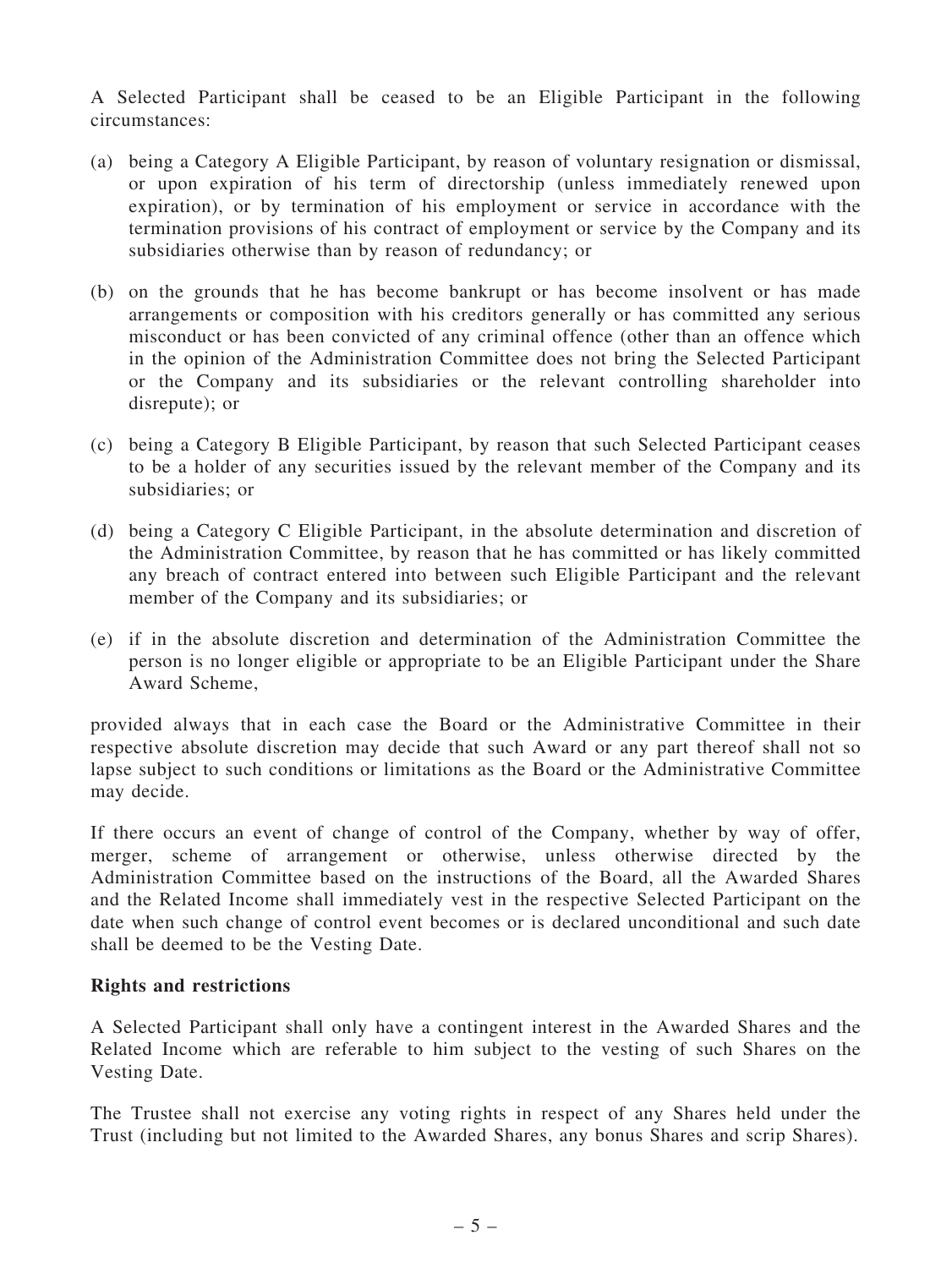Unless otherwise specified in the Share Award Scheme or waived in writing by the Board or the Administration Committee in their respective absolute discretion, all vested Awarded Shares are subject to a lock-up period from the Vesting Date for such length of period as specified in the relevant award notices. The Selected Participant shall not, whether directly or indirectly, at any time during the lock-up period, dispose of, in any way, any Awarded Shares or enter into any transactions directly or indirectly with the same economic effect as the aforesaid disposal.

# Scheme limit

The Board or the Administration Committee shall not make any further Award which will result in the nominal value of the Shares awarded under the Share Award Scheme exceeding 4% of the issued share capital of the Company as at the Adoption Date (the ''Scheme Limit").

The maximum number of Shares which may be awarded to a Selected Participant under the Share Award Scheme shall not exceed 1% of the issued share capital of the Company as at the Adoption Date (the ''Individual Limit'').

Each of the Scheme Limit and the Individual Limit shall be refreshed automatically on each anniversary date of the Adoption Date during the duration of the Scheme, such that (i) the Scheme Limit so refreshed shall not exceed 4% of the issued share capital of the Company as at each anniversary date of the Adoption Date; and (ii) the Individual Limit so refreshed shall not exceed 1% of the issued share capital of the Company as at each anniversary date of the Adoption Date.

# **Termination**

The Share Award Scheme shall terminate on the earlier of (i) the date falling on the 10th anniversary date of the Adoption Date; and (ii) such date of early termination as determined by the Board provided that such termination shall not affect any subsisting rights of any Selected Participant thereunder.

Upon termination of the Share Award Scheme, (i) all the Awarded Shares and the Related Income shall become vested on the Selected Participant so referable on such date of termination; (ii) the Returned Shares and such non-cash income remaining in the trust fund of the Trust shall be sold by the Trustee within 20 Business Days (on which the trading of the Shares has not been suspended) of receiving notice of such termination of the Share Award Scheme (or such longer period as the Board may otherwise determine); and (iii) the net proceeds of sale referred to in paragraph (ii) above and such other funds remaining under the Trust (after making appropriate deductions in respect of all disposal costs, liabilities and expenses in accordance with the Trust Deed) shall be remitted to the Company forthwith after the sale. For the avoidance of doubt, the Trustee may not transfer any Shares to the Company nor may the Company otherwise hold any Shares whatsoever.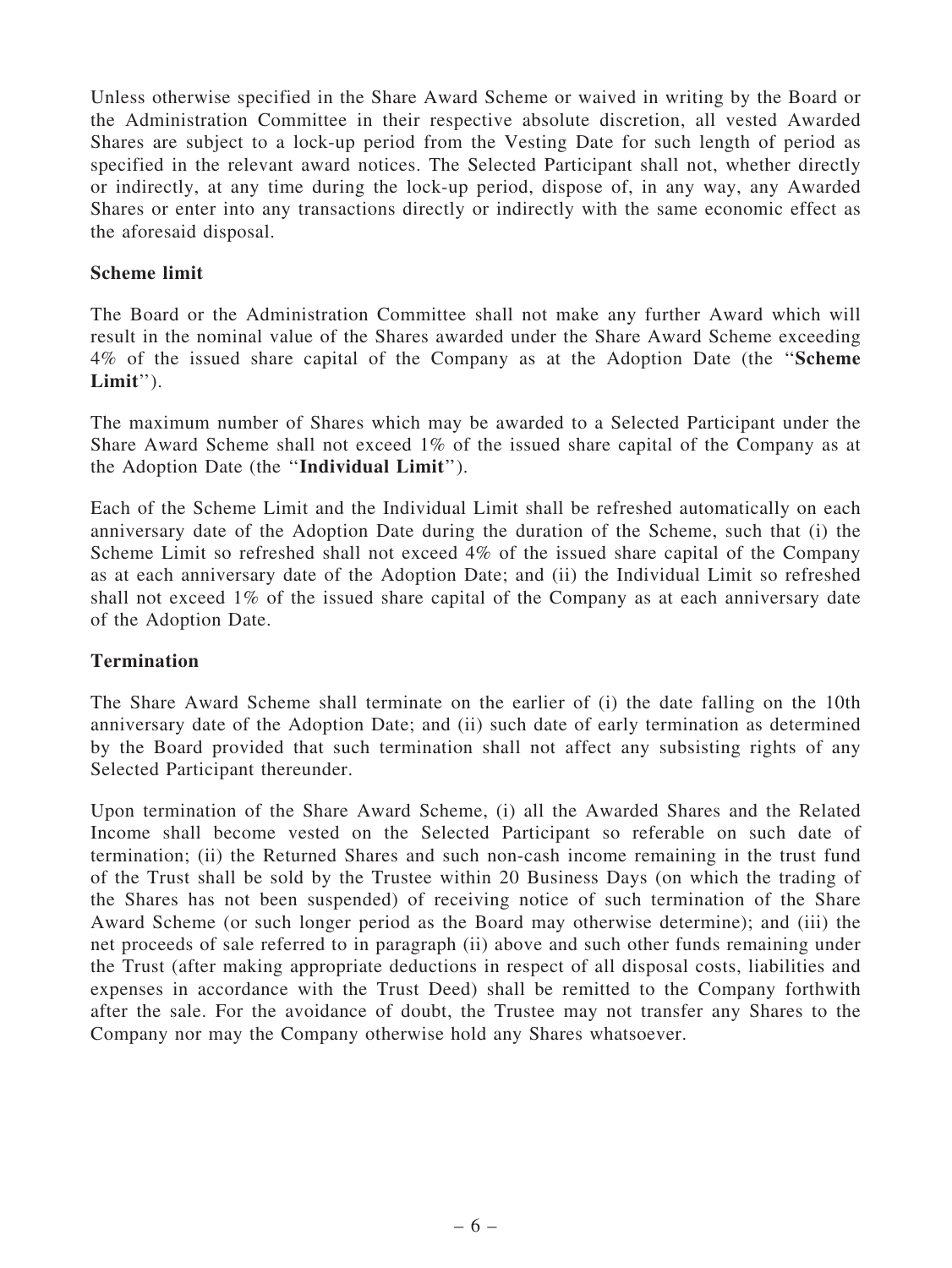# DEFINITIONS

In this announcement, unless the context otherwise requires, the following words and expressions shall have the meanings ascribed to them below:

| "Administration Committee"      | a sub-committee of the Board, which shall act upon the<br>instruction of the Board from time to time, delegated with<br>the power and authority by the Board to administer the<br><b>Share Award Scheme</b>                                                                                                                                                                                                                                                                        |
|---------------------------------|------------------------------------------------------------------------------------------------------------------------------------------------------------------------------------------------------------------------------------------------------------------------------------------------------------------------------------------------------------------------------------------------------------------------------------------------------------------------------------|
| "Adoption Date"                 | 6 August 2021, being the date on which the Share Award<br>Scheme is adopted by the Board                                                                                                                                                                                                                                                                                                                                                                                           |
| "Award"                         | an award, in the form of Awarded Shares (together with the<br>Related Income) by the Board to a Selected Participant<br>pursuant to the Share Award Scheme                                                                                                                                                                                                                                                                                                                         |
| "Awarded Share(s)"              | such Share(s) administered under the Share Award Scheme<br>which, as determined by the remuneration committee of the<br>Company (subject to the approval of the Board), may be (i)<br>issued as new Shares by the Company to the Trustee held on<br>trust for the Selected Participant or (ii) purchased by the<br>Trustee on the market, in either case out of cash paid by the<br>Company by way of settlement to the Trustee pursuant to<br>the terms of the Share Award Scheme |
| "Board"                         | the board of Directors                                                                                                                                                                                                                                                                                                                                                                                                                                                             |
| "Business Day"                  | a day (other than a Saturday, Sunday or public holiday) on<br>which the Stock Exchange is open for trading and on which<br>banks in Hong Kong are open for normal banking business                                                                                                                                                                                                                                                                                                 |
| "Companies (WUMP)<br>Ordinance" | Companies (Winding Up and Miscellaneous Provisions)<br>Ordinance (Chapter 32 of the Laws of Hong Kong)                                                                                                                                                                                                                                                                                                                                                                             |
| "Company"                       | IDG Energy Investment Limited, a company incorporated in<br>Bermuda with limited liability, the issued shares of which<br>are listed on the main board of the Stock Exchange                                                                                                                                                                                                                                                                                                       |
| "Directors"                     | the director(s) of the Company from the time being                                                                                                                                                                                                                                                                                                                                                                                                                                 |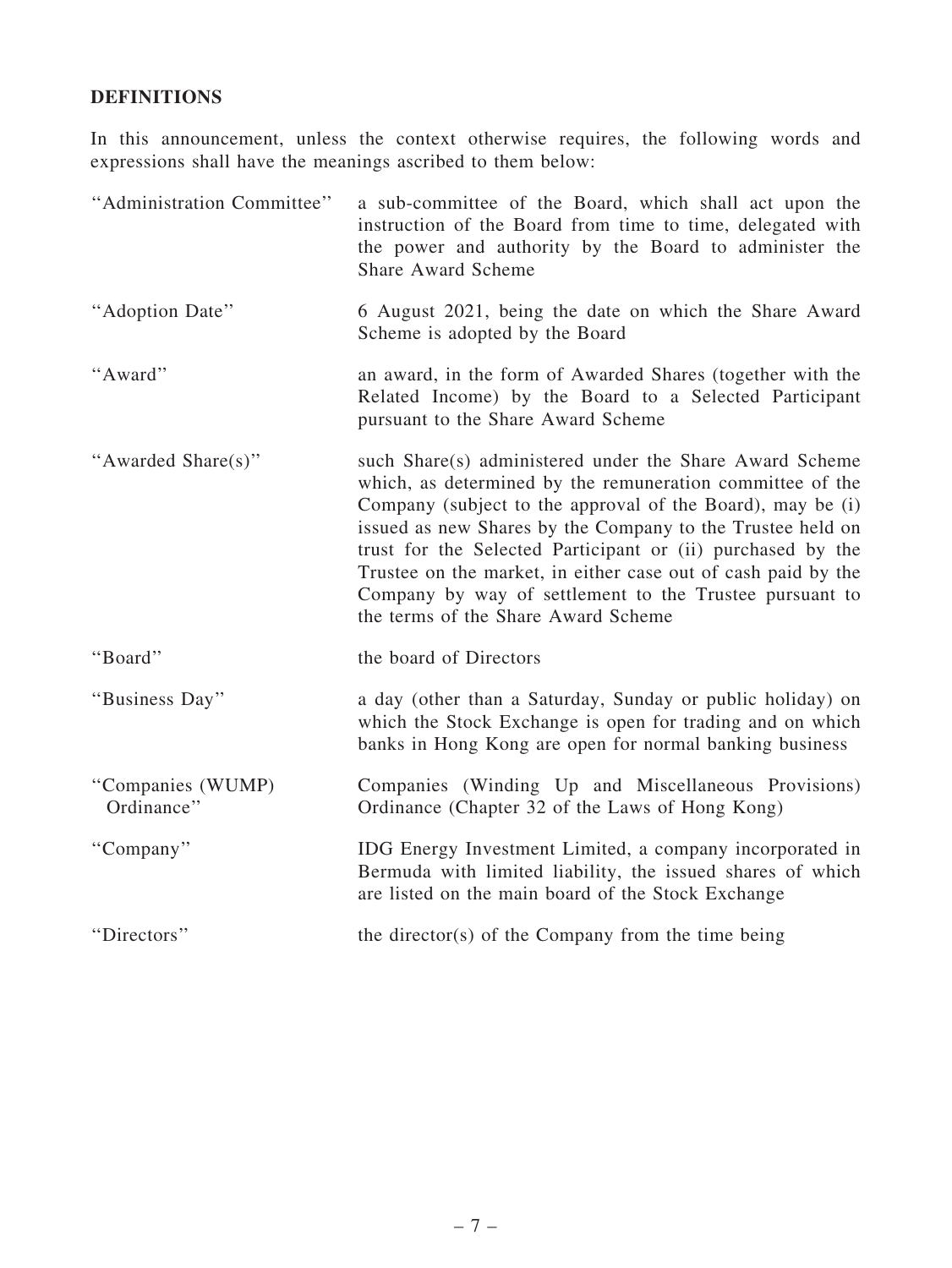| "Eligible Participant" | any person belonging to the following classes of<br>participants: (i) any executives, officers, employees,<br>(including executive, non-executive<br>directors<br>and<br>independent non-executive Directors) of the Company or of<br>any subsidiary, whether full time or part time (a "Category<br>A Eligible Participant"); (ii) any holder of any securities<br>issued by any member of the Company and its subsidiaries<br>or any controlling shareholder (a "Category B Eligible<br>Participant"); (iii) any business or joint venture partner,<br>contractor, agent or representative, any person provides<br>research development or technological support or any<br>advisory, consultancy, professional services to the business<br>of the Company and its subsidiaries, any investor, vendor,<br>supplier, developer or licensor, any customer, licensee<br>(including any sub-licensee), wholesaler, retailer, trader or<br>distributor of goods or services of any member of the<br>Company and its subsidiaries (a "Category C Eligible<br><b>Participant</b> "); each of which having contributed or will<br>contribute to the growth and development of the Company<br>and its subsidiaries |
|------------------------|------------------------------------------------------------------------------------------------------------------------------------------------------------------------------------------------------------------------------------------------------------------------------------------------------------------------------------------------------------------------------------------------------------------------------------------------------------------------------------------------------------------------------------------------------------------------------------------------------------------------------------------------------------------------------------------------------------------------------------------------------------------------------------------------------------------------------------------------------------------------------------------------------------------------------------------------------------------------------------------------------------------------------------------------------------------------------------------------------------------------------------------------------------------------------------------------------------|
| "Excluded Participant" | any Eligible Participant who is resident in a place where the<br>award of the Awarded Shares and/or the award of the<br>Returned Shares and/or the vesting and transfer of the<br>Awarded Shares pursuant to the terms of the Share Award<br>Scheme is not permitted under the laws and regulations of<br>such place or where in the view of the Board,<br>Administration Committee, or the Trustee (as the case may                                                                                                                                                                                                                                                                                                                                                                                                                                                                                                                                                                                                                                                                                                                                                                                       |

People's Republic of China ''Listing Rules'' the Rules Governing the Listing of Securities on the Stock Exchange

be), compliance with applicable laws and regulations in such place makes it necessary or expedient to exclude such

shareholders at general meetings from time to time

pursuant to the rules of Share Award Scheme

"HK\$" Hong Kong dollar(s), the lawful currency of Hong Kong

''General Mandate'' the general mandate granted or to be granted by the

''Grant Date'' the date of approval by the Board for granting an Award

Eligible Participant

''Hong Kong'' the Hong Kong Special Administrative Region of the

– 8 –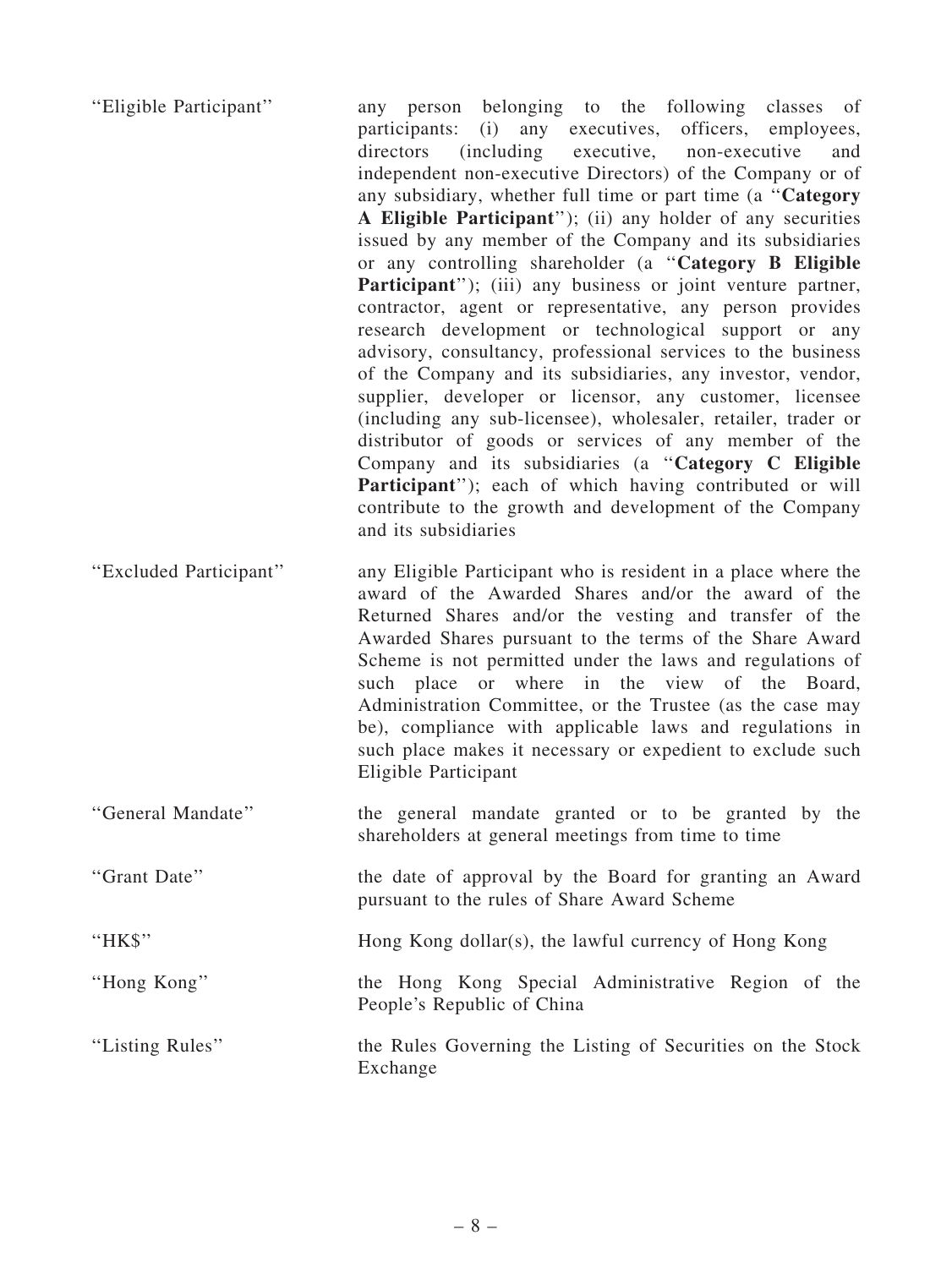| "Reference Amount"        | the sum of (i) the closing price of the Shares as quoted by<br>the Stock Exchange as at the Reference Date multiplied by<br>the number of Awarded Shares comprised in the Award, and<br>(ii) the related purchase expenses (including for the time<br>being, the brokerage fee, stamp duty, Securities and Futures<br>Commission transaction levy, Stock Exchange trading fee)<br>and such other necessary expenses required for the<br>completion of the purchase of all the Awarded Shares |
|---------------------------|----------------------------------------------------------------------------------------------------------------------------------------------------------------------------------------------------------------------------------------------------------------------------------------------------------------------------------------------------------------------------------------------------------------------------------------------------------------------------------------------|
| "Reference Date"          | the date of approval by the Board or the Administrative<br>Committee of the total number of Shares to be purchased by<br>the Trustee on the market from time to time pursuant to the<br><b>Share Award Scheme</b>                                                                                                                                                                                                                                                                            |
| "Related Income"          | in relation to a Share, all bonus Shares, scrip dividend, cash<br>dividends and cash distributions derived from the Share, but<br>shall not include any nil-paid rights, warrants, options and/<br>or non-cash distributions which are derived from the Share<br>or the net proceeds from any sale of such rights, warrants,<br>options and/or non-cash distributions                                                                                                                        |
| "Returned Shares"         | such Awarded Shares which are not vested and/or forfeited<br>in accordance with the terms of the Share Award Scheme<br>(whether as a result of a lapse of an Award or any part<br>thereof or otherwise) in accordance with the terms of the<br>Share Award Scheme, or such Shares being deemed to be<br><b>Returned Shares</b>                                                                                                                                                               |
| "Selected Participant(s)" | Eligible Participant(s) selected<br>by<br>the<br>Board<br>for<br>participation in the Share Award Scheme                                                                                                                                                                                                                                                                                                                                                                                     |
| "Share Award Scheme"      | the share award scheme adopted by the Board on the<br>Adoption Date, as amended from time to time                                                                                                                                                                                                                                                                                                                                                                                            |
| "Share $(s)$ "            | ordinary share(s) of HK\$0.01 each in the share capital of<br>the Company (or of such other nominal amount as shall<br>result from a sub-division, consolidation, reclassification or<br>reconstruction of the share capital of the Company from<br>time to time)                                                                                                                                                                                                                            |
| "Stock Exchange"          | The Stock Exchange of Hong Kong Limited                                                                                                                                                                                                                                                                                                                                                                                                                                                      |
| "Trust"                   | the trust constituted by the Trust Deed                                                                                                                                                                                                                                                                                                                                                                                                                                                      |
| "Trust Deed"              | a trust deed to be entered into between the Company and the<br>Trustee (as may be restated, supplemented and amended<br>from time to time) in respect of the appointment of the<br>Trustee for the administration of the Share Award Scheme                                                                                                                                                                                                                                                  |